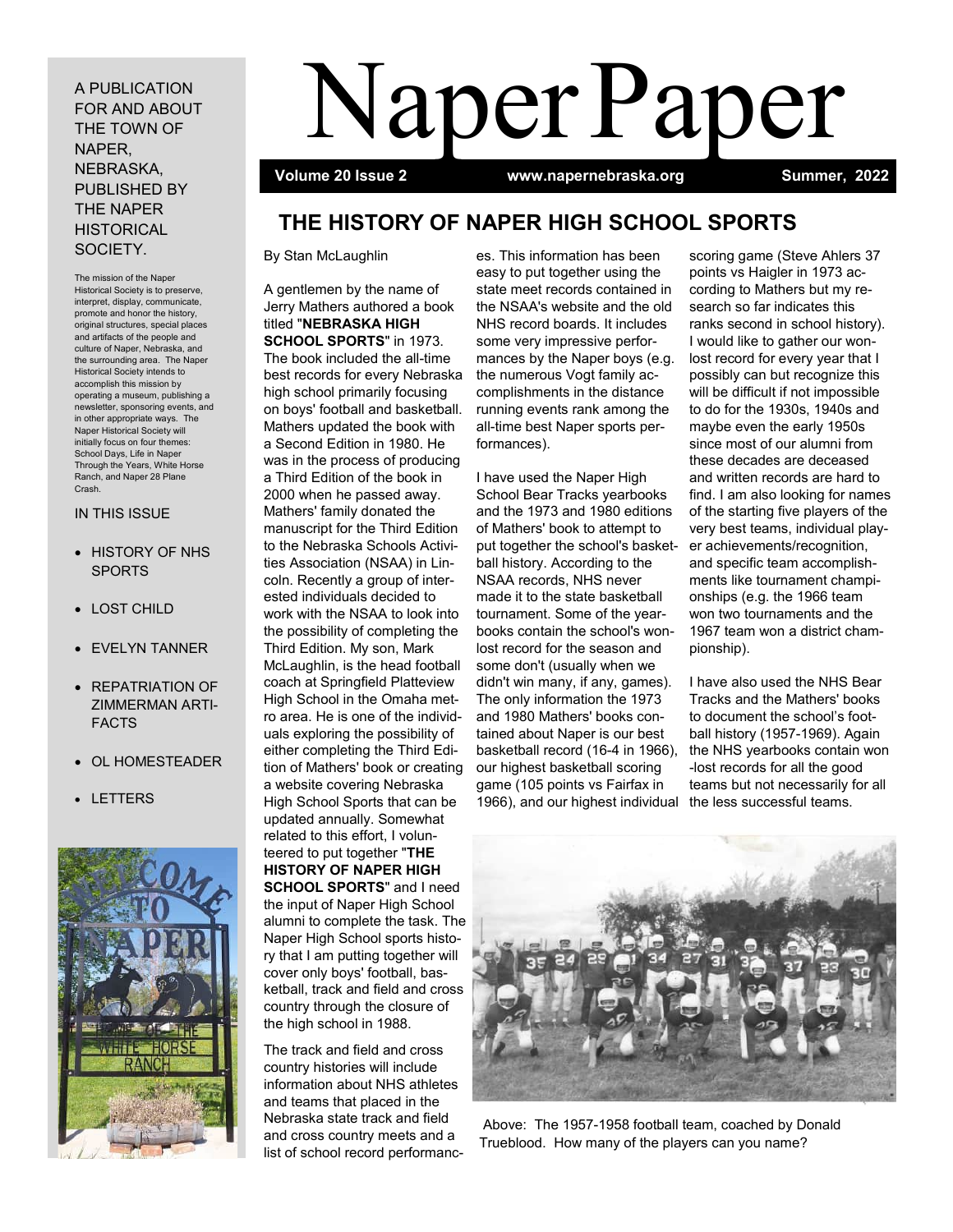# **NAPER HIGH SPORTS**

# (CONTINUED)

Mathers' 1973 and 1980 books state NHS's best football record was 5-3 in 1961, but I know this to be incorrect as the 1963 team won the Rosebud Conference (South Dakota) eight man title with a 6-1 record. Mathers' book indicates the 1961 team set a school record with 67 points vs Wood Lake. In addition to won-lost records, I am looking for the names of players receiving special recognition (e.g. Dwaine Hoffman was named to the All-Rosebud Conference team two years in a row in 1965 and 1966).

Mathers' 1980 Second Edition concludes with a section titled "Wanna Start a Fight or Who's the Best?" which has his picks for the best all-time athlete from every Nebraska High School. He picked Steve Ahlers as Naper's all-time best, based solely on his 37 point basketball game in 1973. I'm not sure I want to touch this topic with a tenfoot pole as it can be highly subjective and there will be lots of opinions on who is the best athlete to come out of NHS. When I think about this, I'm inclined to lean toward individuals who excelled in multiple sports at NHS and maybe even went on to letter in college sports. I would be interested in recommendations in this regard including as much factual information as possible such as serving as team captains (in any NHS sport), all-conference selections and/or yardage records in football, individual basketball scoring and/or rebounding records, school records and/or medals in cross country and track and field, and, if applicable, high school or Junior Legion baseball accomplishments and/or college athletic letters earned. I'm going to take the easy way out and compose a short list of the best all-around athletes for each **decade**  rather than arbitrarily picking one individual (e.g. my research thus far indicates Steve Alhers also excelled in cross country and track and field at NHS and clearly deserves to be on the list of Naper's best all-around athletes for the 1970s.). I have already started drafting a list of candidates for the 1960s, 1970s, and 1980s based on available records. What will be difficult and probably very subjective will be developing a list of candidates from the 1930s, 1940s, and maybe even the 1950s. Help please?

Please feel free to email me at **[sjmclaug@aol.com](mailto:sjmclaug@aol.com)** or write me at **4011 South 173rd Circle**, **Omaha**, **NE 68130- 2116** providing any information or comments you would like to share regarding

Naper High School Sports History. I will be happy to **ema**il you a copy of the **working draft** of my work for your review and comments. My plan is to complete this project before the end of the year with the idea that it will primarily serve as a historical record for the benefit of us Naper alumni as only a tiny portion will qualify for entry in the Third Edition of the Nebraska High School Sports book (assuming it gets published) or in a related website. I thank you in advance for your assistance in this regard.

# MARCH 22, 2022— A VERY EXCITING DAY!

 $\mathcal{L}_\text{max}$  , and the set of the set of the set of the set of the set of the set of the set of the set of the set of the set of the set of the set of the set of the set of the set of the set of the set of the set of the

THE NIOBRARA RIVER BRIDGE SOUTH OF NAPER OPENED TO TRAFFIC.

# SUPPORT YOUR LOCAL BUSINESSES—

 $\Rightarrow$   $\leftarrow$ 

# KEEP NAPER STRONG!

Trenching, pump installations, backhoe work, Sand and gravel hauling Trenching Oil changes, new tires, tire repair plumbing propane hauling 402-832-5166

# **M&L LAWN SERVICE BOB'S AUTO BODY K&S MOBILE**

Mowing, trimming, fertilizing, tilling, seeding Auto body repair Auto Welding and equipment repair, spraying 402-832-5766 on-site service 402-832-5422 402-832-5125

# **CURL UP & DYE BEAUTY SHOP NAPER CAFÉ AND LOUNGE DRUEKE TRUCKING**

Haircuts, styling, coloring, coffee bar Breakfast, dinner, supper, bar Local and long-distance hauling

# **ROTH SMALL ENGINE REPAIR GRAMMY AND POP'S BENDIG CONSTRUCTION**

Small engine repair: lawn mowers and HOLE-IN-THE-WALL MART Kelly cell phone 402-961-0445 four-wheelers-buy, sell, trade Something for everybody!

402-832-5388 402-832-5955

402-832-5573 402-832-5272 402-832-5610

402-925-8814 402-249-4233 **AK MEATS**

402-832-5977

# **A & M ENTERPRISES NAPER TRANSPORT NICK'S AUTO SERVICE**

402-832-5050 Full service butcher shop **U S POSTAL SERVICE** Alex cell phone 402-340-7116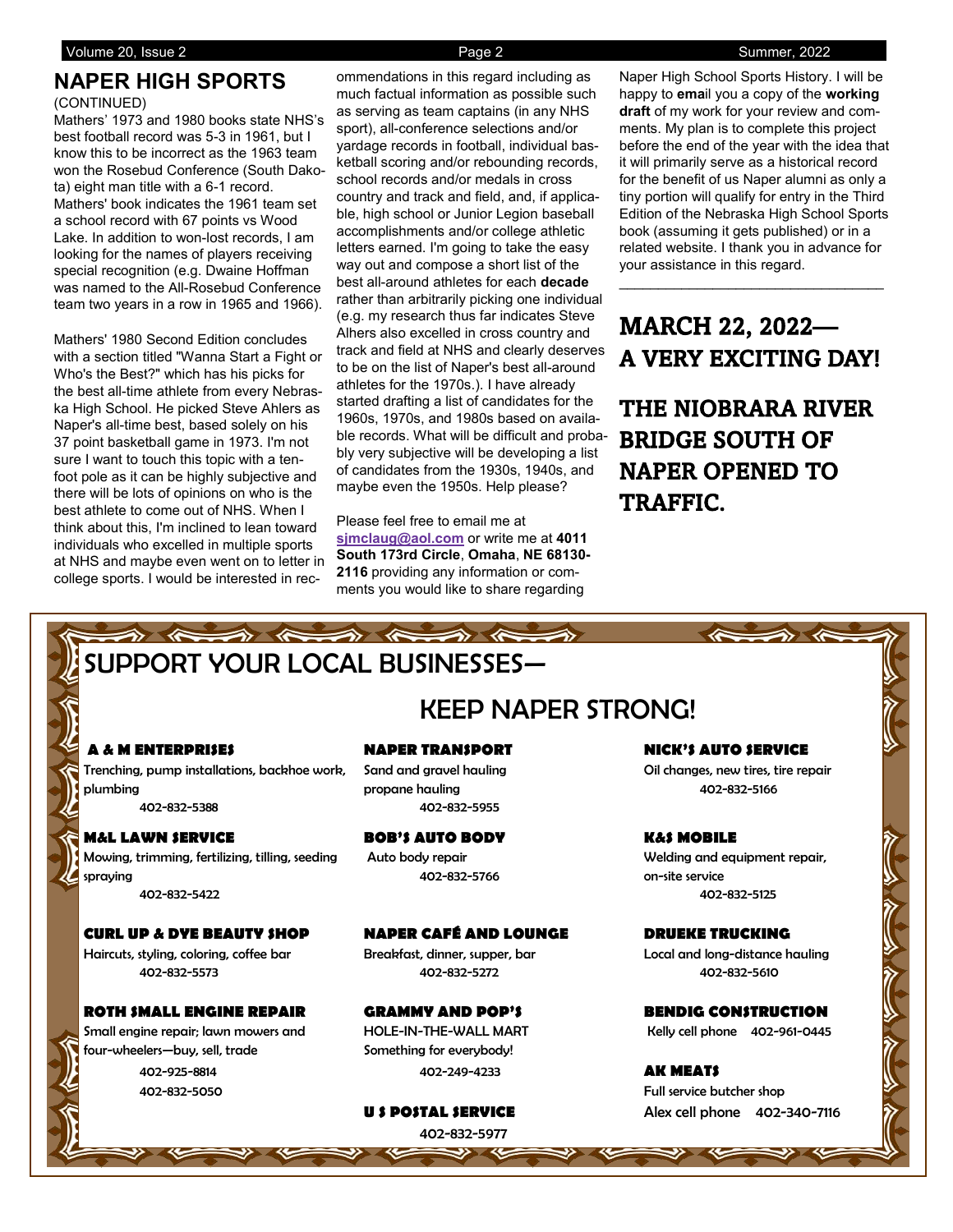# CELEBRATION BECAME NIGHTMARE AFTER DISAPPEARANCE OF CHILD

by Nellie B. Hulshizer

(The following article, originally published in the Springview Herald, was submitted by Betsy Becker Raymer. Her cousin found it in memorabilia of his mother, Opal Becker McFayden. Please note the older brother and sister who were to care for the toddler were six and four years old. The four-year-old was Betsy's grandmother, Zelma Painter Becker.)

In reminiscing on the subject of Fourth of July celebrations, the one most outstanding in my memory and in the memory of other pioneers of this area is the one held at Springview in 1902.

Although I was only five years old, I have vivid memories of it which were always kept alive through hearing it discussed by my family and friends and reading the account in my mother's diary.

It was a combined Fourth of July celebration and Old Soldiers reunion which was to last through July 3, 4 and 5.

My mother, baby brother and I accompanied my grandparents to Springview the morning of the third where we intended to camp for three days. My father was to join us on the Fourth.

Tents were set up all over the grounds and Civil War veterans present soon gathered in groups, reliving their war experiences.

Toward evening, storm clouds began to gather on the horizon. All tents were made as weather tight as possible.

Then, just as it was growing dark, word was brought to town that the 27 -month-old daughter of the Painter family, living just south of Springview, was lost. The father was in a hospital and the mother was at work. The child had been left in the care of an older brother and sister but had eluded them and wandered away. When the mother returned from work, she found them frantically searching for the child. When the mother was unable to find any trace of her little girl, she sent her son into town for help. In minutes after the word was received, there was not an ablebodied man left on the grounds or in the village.

Soon after nightfall, the storm came on in full fury. The lightning and thunder were terrific and the rain fell in torrents, but through it all, the search went on. Men, without a dry thread of clothing

on their bodies, walked over the prairie land around the home and combed the canyons which began a short distance to the south.

When friends and neighbors restrained the mother from going out into the storm herself, she paced the floor, listening to the fury of the storm.

About midnight the storm ceased but the sky remained overcast. With the help of every available lantern, the search went on, but the dawn found them still without a clue to the child's whereabouts.

The morning of the Fourth, many more people came into town for the celebration. Because there were only a few telephones in the area and no other means of communication, most of the newcomers knew nothing about the missing child until they reached town. A new group of men set out immediately and those who had been out all night came in for food and rest. All day long the weary search went on. Each new man who came to town and many women joined the search.

Some of the older entertainers who were unable to join in the search tried to keep something going for the benefit of those who could only watch and wait and pray. But it was a difficult task, for everyone's thoughts were with the searchers and the family.

The terrible suspense was almost more than the mother could bear, not having the companionship of her husband to help her.

At almost every tent on the camp ground, you could find mothers holding their own little ones, looking at them with tear-filled eyes as they tried to envision what Mrs. Painter was enduring.

Another night closed in with still no trace of the child. Many feared she had been devoured by some wild beast, but no one even suggested giving up the search. When one group came in too weary to continue, another took their place.

About noon the day of the fifth, they found her little sunbonnet near the banks of the Niobrara River which led them to fear she might have drowned and her body been swept down the river.

On the morning of the sixth, a

fisherman who knew nothing of the child's disappearance, noticed something on a sandbar almost covered with sand. He was just starting to investigate when a group of searchers, of which my father was one, came by. They were able to identify the body as that of the little girl. It was presumed that she had wandered to the cliff overlooking the river during the storm that first night and that the ground had caved in, throwing her into the river where she had drowned and the body and washed onto the sandbar.

There were over one hundred horse-drawn vehicles which followed the little one to her resting place in the Springview Cemetery.

# FORMER NAPERITE PUBLISHES A NEW BOOK

 Marjorie Kortmeyer Saiser, a 1960 graduate of Naper High School and a former teacher here, has recently published The Track the Whales Make: New and Selected Poems. She explores themes of love and letting go, of what holds the center and what falls away, using familiar Nebraska landscapes for illustration.

 Marjorie also has poems featured in How to Love the World, an anthology described by bookstore owner Carla Ketner as "an island of beauty and peaceful reflection amidst the tension of daily life."

Below—Solving the world's problems, March, 2014. Clockwise from left: Jim Sattler, Herman Bendig, Loren Sieh, Barb Wentz, Grace Bendig, Mabel Sattler, Duane Sieh

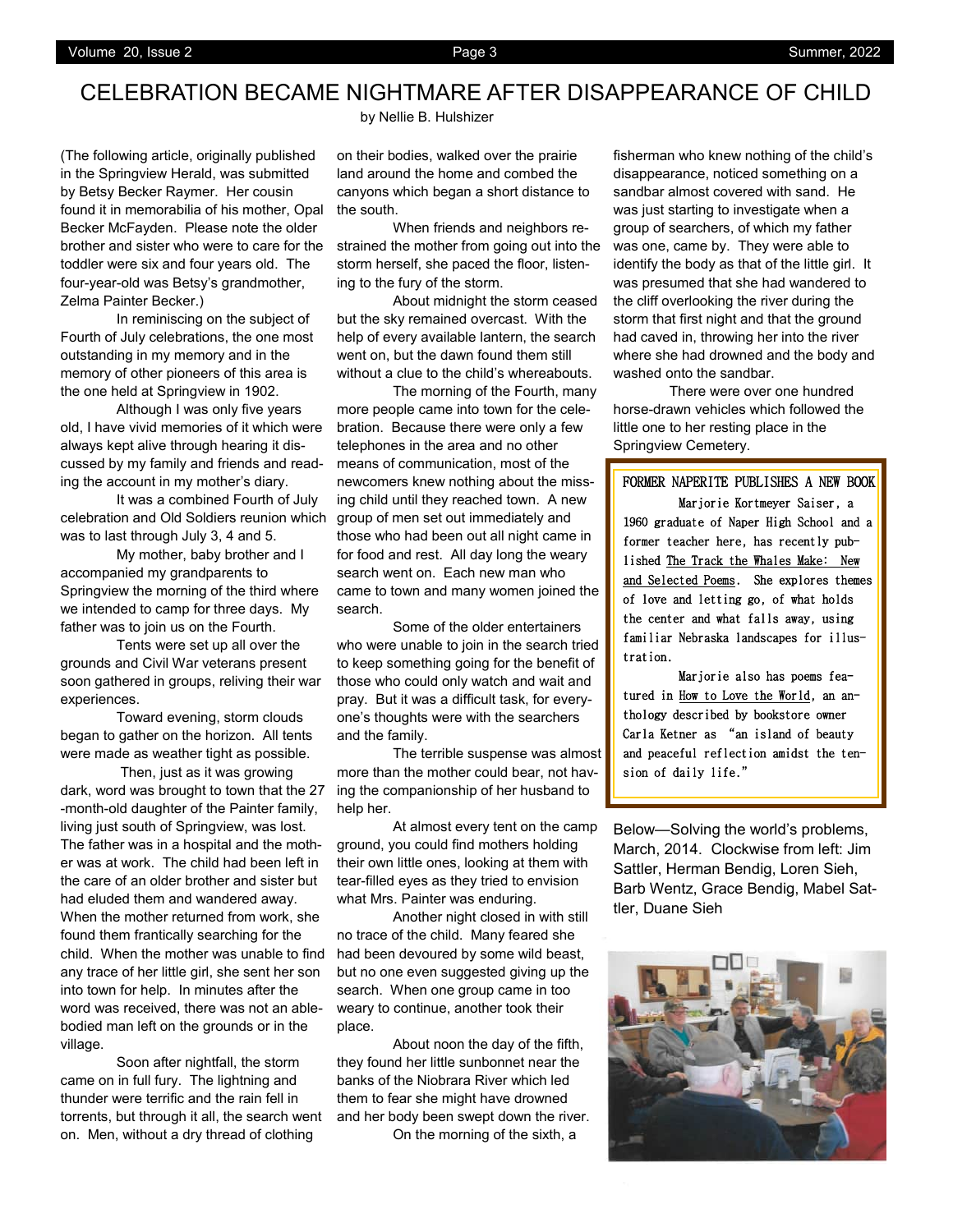I remember a few things from the farm in Naper: going to town with horse and buggy; moving chicken coops on long poles; Mama raising baby chickens behind and around kitchen stove; being chased by an ornery rooster spurring my heels. I also remember going to barn dances as a very young girl and sitting on bales of hay and listening to the music.

It was at this time that my father and his brother John had to move off the farm, leaving the eldest son, Uncle Ben, with Grandpa to run the farm. They had to find other jobs to be able to feed their families. This is why we moved to Anoka in the early thirties.

I started school in the little white school house trimmed in red when I was five and in first grade. I did not realize we were in a "Depression" at this time. Almost everyone was "poor." My daddy received \$40 a month working on the WPA, a project started by F. D. Roosevelt, President of the United States. I will always remember him as the best president we ever had!

At this time, my pre-teen years, I was struggling with the problem of having my nose start bleeding at any time. My dear mama tried everything from folding a piece of brown paper and putting it under my top lip to putting a dime there. I couldn't run and play as I would have liked to. As children, we walked the railroad tracks and picked sweet peas for our mother. Later in the day, my nose would start bleeding again and my mom would be up all night with me.

While we were still living on Ponca Creek. my dad broke his arm cranking the old Model T Ford and my mother went to work at a sewing project, also started about that time for single women and widows in order to make a living.

We walked to school and Mama walked to work in Butte. It was a few more miles down the road. Daddy cared for children still at home at this time until his arm healed and then Mama was back keeping house again.

When we moved into town, we improved our lives. We had electric lights! No more doing homework by lamplight but still no plumbing. We did have a new outhouse. At Halloween, bigger boys (up to no good) manage to turn it over and my father was pretty upset about that.

The house in Anoka had two stories and a basement. The stairs went three different directions to get to the top. We had a wrap -around porch in front of the house, a back porch at the kitchen door, another back porch at the side of the house, and a barn! What more could we have wanted? Also, the schoolhouse was only a short walk away!

When I first attended school in 1933, the "little" room (grades 1-4) was not over the basement, so there was an oil heater in that room. The "middle" and "big" rooms were over the basement and furnace. They had a partition that could be opened for larger audiences or programs. This area had a higher level for a stage. One evening a magician visited and I was called to the stage to partake in one of his magic tricks. I remember it to this day! I won a game of jacks for helping him. I also remember the "Box Socials" that were held on this stage. But alas, I was far too young to partake in this game of chance.

Nebraska is known as the state where Arbor Day began. Every year we planted a tree behind the schoolhouse on Arbor Day. (There should be a forest there by now! But there isn't—I visited Anoka not too many years ago and I did not see one.)

Had you ever heard of an earthquake in Anoka? It happened in the late 30s. I had stayed after school to help the teacher with something (honest!) when all of a sudden books were falling out of the bookcases, items fell off desks and the whole building shook! When I arrived home, Mom was pretty scared. Some glasses had fallen out of the cupboards onto the floor. Later we saw crevices up to six or more inches wide on our property and other property nearby. I don't know if Anoka had more tremors after that.

Some very precious memories were made at this time. My mother lost a child, Shirley Mae, age three days, while we were still living on Ponca Creek. There would be two more brothers. They seemed to give more meaning to our lives—even changing diapers (and washing them) but especially rocking them and singing lullabies.

The children in my family are Willard Eugene, Donna Lou, me, Anna Marie, Alvin Leroy, Earl Wayne, baby Shirley, then Paul James and Donald Dean. As far as I know, Mama gave birth to all of us at home, attended by Dr. Hawkins from Butte.

He also treated me for my nosebleeds, stuffing gauze in both nostrils. I even spent time in the hospital in Lynch trying to get this situation under control. Everyone was very kind and sympathetic to my condition.

Most families were like mine and if they had no business of their own, relied on jobs from the state or federal government. My dad was still working for WPA, I am sure. Because I was in need of plenty of nourishing food to be healthy, I was invited to go to the farm of John and Bess Radford at Naper. I don't remember how long I stayed, but I was fed homemade sausage, plenty of milk, butter, eggs and much more! To my surprise I found they had Aunt Mollie Zimmerman's parrot Polly and maybe the other parrot too. John and Bess had a son Gordon, who with his wife Emmaline, ran a grocery store in Naper. When it was time for me to return to Anoka, I stayed all night with them to be able to catch the mail truck the next day. While I was staying overnight there, someone came in the store and bought a loaf of bread. I was alone —I hope I charged the right amount!

During my eighth grade in school, I lived with my grandparents, my dad's folks, but I attended school with my siblings. I helped my grandparents by chopping wood for the cookstove and heater, gathering eggs, sweeping, mopping, washing dishes and helping take care of Grandpa who was bedridden. He was the best story teller—especially ghost stories! All of us grandchildren would sit on his bed dangling our legs until he got to the part, "I am on the first step. I am on the second step. I am on the third step. I gotcha!" Then we are all ended up on the bed with him.

When it was time to go home, we ran all the way! Sometimes our brothers and cousins would hide in the bushes to scare us some more.

One night we were all playing hide and seek out in the cornfield. That was a mistake, for the boys anyway. They disturbed some skunks trying to go to bed. I don't remember if my brothers were allowed in the house that night. I believe my mom tried all the remedies she had heard of to get rid of the smell.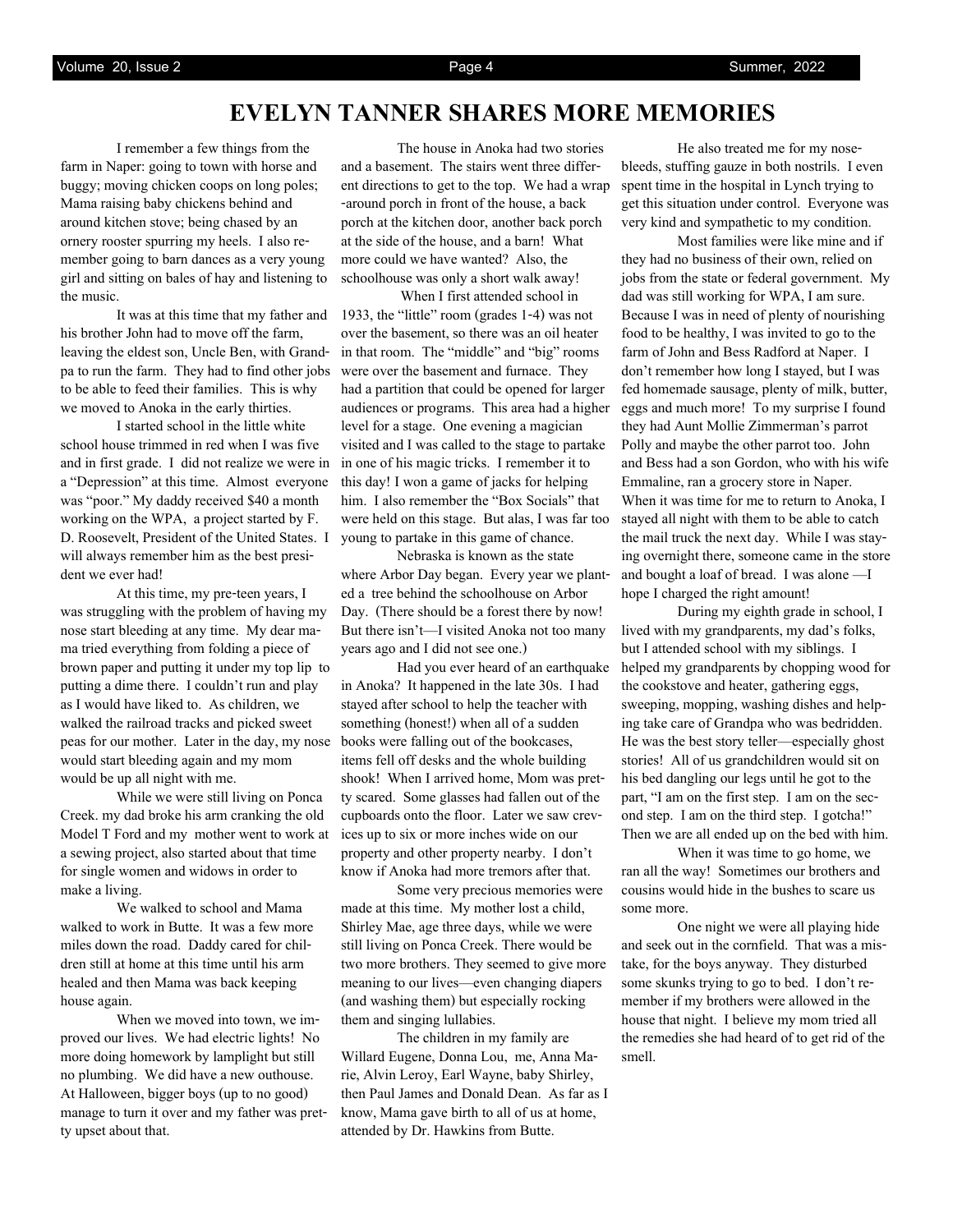# Part of Zimmerman Collection Leaves Nebraska

also a story of Naper's history. He was born in Indiana and came to Naper in 1898 where he and his wife Mollie (Mary Sprenkle) operated the drug store and he was the "white medicine man" for 30 years. He was also in the Indian Medical Service, treating the native Americans who lived near Naper.

His collection of Indian artifacts grew to over 300 pieces, filling every room in the drugstore and his office. After his death in 1931, his wife kept the drugstore open and loaned the collection of artifacts, valued at more than \$10,000 at that time, to the state Historical Society in 1934. The Historical Society took permanent possession after her death in 1939.

One of the rarest items was a medicine man's regalia which, according to local lore, was smuggled away from the tribe by the wife of the medicine man and then hidden in the weeds where Zimmerman had arranged to pick it up after nightfall. Among other items in the collection were war bonnets, beaded bags, bows and arrows, hide scrapers, saddles and even a skull.

In 1990, Congress passed the Native American Graves Protection and Repatriation Act which established a process for the return of human remains, burial objects and cultural items from museums and federal agencies to the tribes. As a result, more than 600 sets of remains have been reburied, including the skull from the Zimmerman collection.

The agency sent summaries of the Native cultural objects to federally recognized tribes and as a result, a medicine bundle was recently returned to the Winnebago Tribe and a trunk with medicine bundles was returned to a descendant of a former owner.

Joseph High Eagle was a warrior in his youth and a cousin to Crazy Horse. He fought in the Battle of the Little Bighorn as a teenager. Later he was considered a holy man on the Pine Ridge Reservation. He had met famous movie stars and

Dr. Charles Zimmerman's story is had roles in several Western movies. He served as an interpreter. Newspapers reported he was 94 when he died as the result of a car accident in 1952.

> Somehow, Dr. Charles Zimmerman acquired High Eagle's eagle feather hand fan, his two-piece clay pipe and his beaded leggings.

When the State Historical Society started its effort to return cultural items, they were listed online. High Eagle's greatgranddaughter, Lilla Pearl Asmund, living in Naples, Florida, typed his name into a search engine, hoping to find a census record. She also saw photos of heirlooms that had been separated from her family for more than a century.

She sent an e-mail to History Nebraska in October and the process was set in motion. She will soon have her greatgrandfather's belongings in her hands.

# WHAT'S FOR LUNCH?

 By Lois Nicolaus Vogt A few months ago, several Naperites met to plan the 2022 Alumni Banquet. While the meeting was winding down, the subject of the school lunch program at the Naper Public Schools came up.

The hot lunch program began in January, 1957, when the new school building opened for classes. Over the years, several women shared their cooking talents and served many great meals. Marie Stanek, Vivian Alexander, Bertha Fuhrer, Annie Ulrich, Sylvia Gentele, Velva June Blum and Grace Bendig (and others) spent their weekdays planning and making so many different and delicious meals.

Some former students were asked to name something they loved that was served. The answers may make your mouth water from just the memories! The macaroni and cheese (emphasis on the cheese), baked grilled cheese sandwiches, chicken noodle soup, chili (served with the traditional cinnamon rolls, of course), scalloped potatoes, beef and noodles, chocolate chip cookies, chocolate cake with chocolate frosting, the thick, rich chocolate milk, and the most memorable item mentioned over and over......the homemade BUNS with a choice of butter, grape jelly and/or thick peanut butter. Grace's lasagna and Velva June's pizza (plus knowing you could always go back for seconds) were mentioned too. So, did you have a favorite from the Naper lunchroom?? Just send your answer to the Naper Paper!

# **The 1944 Naper High School Basketball Team**

----------------------------------

Back: Mr. Fedderson, Alfred "Butch" Boucher, Jiggs Reimers, Orion Fischer, Gilbert Stahlecker, Dick Stahlecker Front: Don Schock, LaDale Herrman, Ray Stoltenberg, Dean Broekemeier, Paul Cunningham (See story pages 1 and 2)

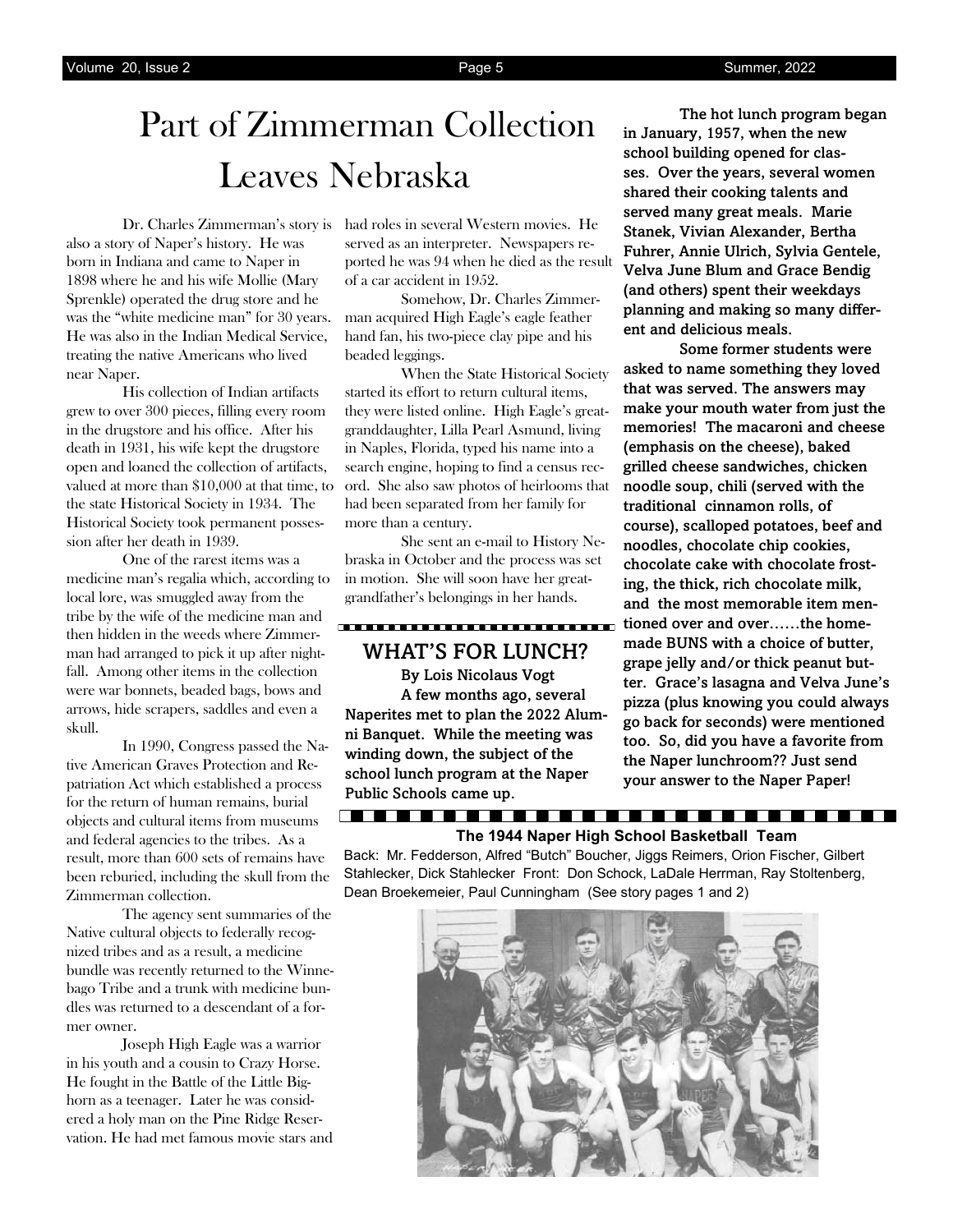![](_page_5_Picture_3.jpeg)

The Ol' Homesteader keeps lookin' for news about Naper!

# **SCHOOL NEWS**

Natasha Zeisler (daughter of Jesse and Kim Zeisler, granddaughter of Sheryl Zeisler) and Liz Arellano (daughter of Jessica Vogt, granddaughter of Vern and Deb Vogt) both placed at the state STAR convention of FCCLA. Natasha is the vice president of Boyd County FCCLA.

Paige Drueke (daughter of Tony and Beth Goodman Drueke, granddaughter of Vern and Linda Goodman) placed at the state FBLA Leadership convention.

Zander Kluckman (son of Jim and Blair Vogt Kluckman, grandson of Kelly and Lois Nicolaus Vogt, great-grandson of Don Vogt), Paige Drueke, Natasha Zeisler, Brett Koenig (son of Kevin and Staci Zink Koenig, grandson of Jeff and Rindy Zink, great-grandson of Louise Neumiller Zink), Lanie Lechtenberg (daughter of Shane and Beth Nelson Lechtenberg, granddaughter of Ivan and Nancy Wentz Nelson, great-granddaughter of Bob and Barb Stoltenberg Wentz) and Michaela Roth (daughter of Mike and Dustie Roth) received the Multi-Activity Student Award form the Nebraska State College System.

Jeff and Rindy Zink have three grandsons who received the Multi-Activity Award! Brett Koenig, Hayden Muirhead of Overton (son of Dan and Traci Zink Muirhead) and Cameron Zink of Ogallala (son of Greggory and Renee Zink) of Ogallala.

Camden Brewer (son of Kip and Rachel Heerman Brewer, grandson of Jerry and Dorothy Dummer Heerman) finished first in his weight class and broke a school record at the D1 State Powerlifting meet March 26.

Boyd County track teams included Camden Brewer, Natasha Zeisler and Paige Drueke. Natasha and Paige earned a trip to state track where Natasha was 17th in the 3200 meter run and Paige was

16th in the 1600 meter run. Wow!

Boyd County Junior High track teams included Kyla McCarthy (daughter of Darrin and Connie McCarthy, granddaughter of LeRoy and Maxine Windmeyer McCarthy), Kaci Koenig (daughter of Kevin and Staci Zink Koenig, granddaughter of Jeff and Rindy Zink, great-granddaughter of Louise Neumiller Zink), Jaylee Lechtenberg (daughter of Shane and Beth Nelson Lechtenberg, granddaughter of Ivan and Nancy Wentz Nelson, great-granddaughter of Bob and Barb Stoltenberg Wentz), Ethan Zeisler (son of Jesse and Kim Zeisler, grandson of Sheryl Zeisler) and Preston Brewer (son of Kip and Rachel Heermann Brewer, grandson of Jerry and Dorothy Dummer Heermann).

Zander Kluckman and Ethan Zeisler were on the Boyd County Golf team and played very well.

# **CONGRATULATIONS!**

Camden Brewer graduated from Boyd County Schools May 7. He received the Naper Alumni Association scholarship and will attend Nebraska College of Technical Agriculture at Curtis.

Taya Schmaderer (daughter of Jon and Jennifer Riesselman Schmaderer and granddaughter of Merle and Leola Riesselman) earned state championship honors with her speech about gathering with purpose. With this placing, she defended her state championship from last year! The Stuart Speech Team repeated as D2 state champions.

Paige Drueke was inducted into the Boyd County chapter of the National Honor Society. Natasha Zeisler is also a member.

# **SAYIN' GOODBYE**

Nellie Siewert Parker, a 1946 graduate of Naper High, died October 24, The Naper Paper is your paper. We rely on you, our readers, for support, both financial and "a pat on the back". We count on you for stories and ideas about what we need to write, print, explore, photograph. We appreciate you and want to say "Thanks!"

2021, in Fremont. She attended her 70th class reunion, along with her classmate Alberta Boucher Breyer, in 2016.

Harry Swallow, a 1960 graduate of Naper High School, died March 27. He had lived in the Norfolk area for many years.

Claus Junior Sieh died March 29 in Minnesota where he and his family had lived since 1957.

Art Martins, who grew up in Naper and retired here a few years ago, died April 1. He was a regular at the card games on Wednesday afternoon.

Jon Dyer died April 7. He and his wife Donna Weickum Dyer (a 1950 Naper High graduate) retired in Naper after living in Colorado for many years.

Iona Mayer Boucher Carstens died May 29. She graduated from Naper in 1947 and was one of the founders of the Naper Alumni Association. She had lived in Norfolk for several years.

aneaneane

Have you looked at the Naper Historical Society website? (napernebraska.org) You'll find every issue of the Naper Paper (photos in color on the website!), photos of all the classes from Naper High School, stories of Naper history, the White Horse Ranch, businesses, cemeteries, and historical photos.

If you need to contact the historical society, you may: **call** 402-832-5471,

**mail** to Naper Historical Society Box 72 Naper, NE 68755

**e-mail** at papabear@threeriver.net

**AN AN AN AN AN AN AN**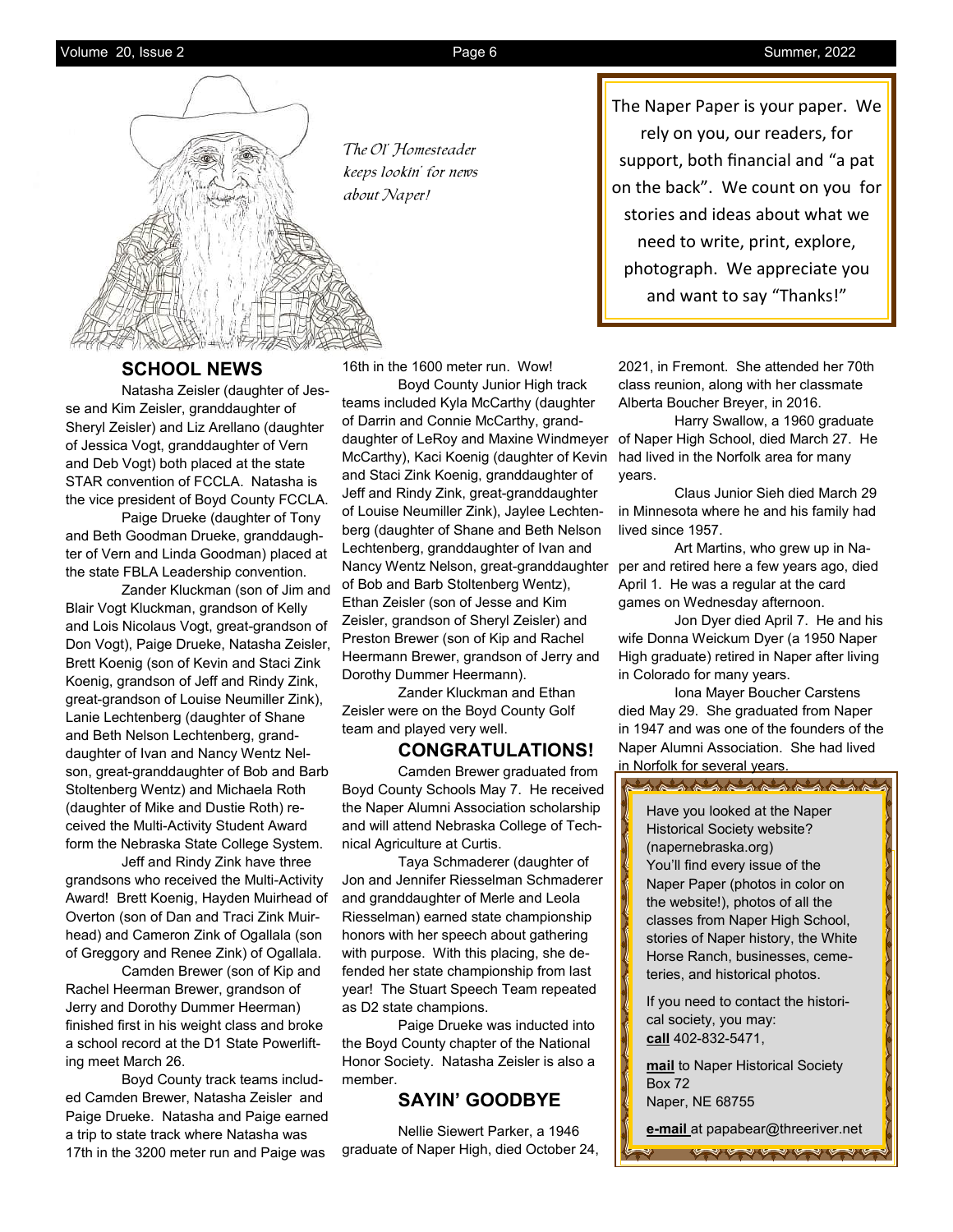# **LETTERS, LETTERS, LETTERS**

Thank you to everyone who works on the Naper Paper. You do a great job. I enjoy receiving the paper so much.

I'm sending along a check to help with expenses.

## **Mary Schumann**

Hi, Naper!

Thank you for all you do for "our" Naper Paper. I so enjoy every article and every paper.

My donation is to help defray costs and is in memory of my dad, Frederick Rockholm.

# **Cathy RockholmCrawforth**

We enjoy the Naper Paper. Thank you.

## **Jeanette Jardee Wewel**

You do such a beautiful job with all items pertaining to our town, Naper. I enjoy every part of the paper. Needless to say, I have missed every part of any news—good or bad.

Don't know when my next trip to Naper will be. Think of me!

## **Delma Dalldorf Turgeon**

Harry (Butch) Swallow passed away in Omaha on March 27. He was a 1960 graduate of NHS and lived most of his adult life in and around Norfolk. He is survived by two daughters, Michelle Schultz and Lisa Swallow and two grandsons.

I am enclosing a donation for the paper in his memory. Thank you for your good work with the paper.

## **Diane Hoyt**

Just a note to thank you all for a great paper. Carolyn and I enjoy it so much.

The paper brings us up to date on all the local news and happenings in the Naper area.

## **Orland and Carolyn Cline**

I haven't sent any money for a while. I do always enjoy the Naper Paper**.**  Looking forward to seeing you at the alumni banquet.

**Winston Stahlecker**

As an offspring of a Norwegian from Minnesota, Richard Danielson, we enjoyed the article about St. Patrick and the Norwegians. My mother, Marcelle Herrman-Danielson, enjoyed the paper particularly, until her passing in 2020.

A check is enclosed to help in the publishing and mailing of the paper. Warm regards, **Dexter Danielson**

Thank you! I enjoy the paper. My relatives are Peppels, Fischers, and Andersons.

> Sincerely, **Cheryl Arends Crandell**

Please remove my father from your mailing list as he recently passed away, March 29, 2022. Claus Sieh grew up in the Naper area before moving with his family to Minnesota in 1957. He was 91 years old and enjoyed reading your quarterly issue.

## **Sue Vogel**

Thank you for all the great Naper Papers. I have helped with the Mitchell Historical paper and know how hard it can be to get articles that are of interest to all. You have always done that.

Great paper and a little donation to keep it coming. Thank you.

# **Ed Higgins**

# **WELCOME!!**

Tedd and McKenzie Riesselman of Omaha welcomed Edith Jo on June 17, 2021. Grandparents are Merle and Leola Riesselman and Randy and Barb Mitchell Leu of Atkinson. Great-grandma is JoAnn Putnam Mitchell of Atkinson.

Levi and Annalise Horton of Bellevue, Nebraska, welcomed a son, Damian Gray, April 26, 2022. Grandparents are Jeremy and Shannon Riesselman of Gretna and great-grandparents are Merle and Leola Riesselman of Naper.

# **CONGRATULATIONS**

Paul Neumiller celebrated his 90th birthday May 21. Happy birthday! Paul and Shirley Vogt Neumiller celebrated their 65th anniversary on May 24. Happy Anniversary!

Both Paul and Shirley graduated from Naper, Paul in 1950 and Shirley in 1955. Their children also are all graduates of Naper, Kevin in 1976, Rodney and Melanie in 1979, and Scott in 1981.

Paul's story of the Hainosaurus Neumilleri, which he found while pursuing two of his favorite activities (fishing and fossil hunting), was in the Naper Paper, Summer 2015, Volume 13, Issue 2.

On April 25, the Naper Historical Society organized a trash pickup. Willing workers picked up trash around town, on both sides of Highway 12 from two miles east to two miles west of Naper and along the county road on both sides, one mile north. It had been several years (thanks to Covid) and the amount of trash was considerable! So a very big thank you to Phyllis Camin, Bob Allpress, Bob Nordstrom, Jamie Nordstrom, Cash Nordstrom, Lane Nordstrom, Stacy Zeisler, Bev Zink, Kaci Koenig, Baleigh Koenig, Dave Schmitz, Kelly Vogt, Lois Vogt and Ann Anderson. Thanks also to the folks who furnished the pickups to haul all the bags.

After the trash pickup, several of the group watched the Nebraska Public Media presentation Saddle Up, a production about working horses in Nebraska. The first segment was about the White Horse Ranch and was filmed at the White Horse Ranch Museum in Naper.